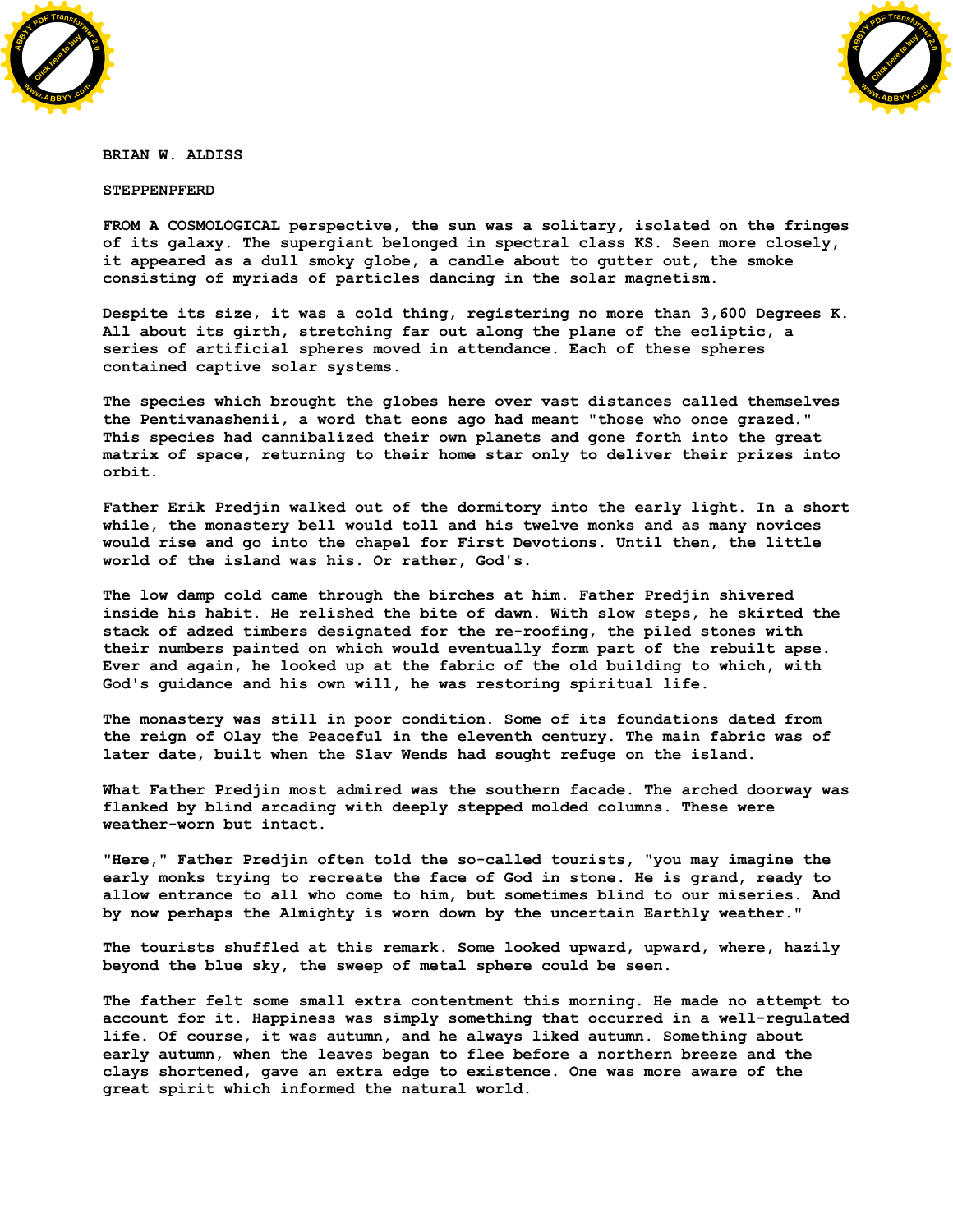



**A cock crowed, celebrating the morning's freshness.**

**He turned his broad back on the ochre-painted building and walked down toward the shore by the paved path he had helped the brothers build. Here, he made his way along by the edge of the water. This meeting of the two elements of land and water was celebrated by a cascade of stones and pebbles. They had been shed from the flanks of retreating glaciers. Those mighty grindstones had polished them so that they lay glistening in the morning light, displaying, for those who cared to look, a variety of colors and origins. No less than the monastery, they were proof for the faithful of a guiding hand.**

**A dead fish lay silvery among the cobbles, the slight lap of the waves of the lake giving it a slight lifelike movement. Even in death, it had beauty.**

**Walking steadily, the father approached a small jetty. An old wooden pier extended a few meters into Lake Mannsjo, dripping water into its dark reflection. To this pier workers would come and, later, another boat with extra-galactic tourists. Directly across the water, no more than a kilometer away, was the mainland and the small town of Mannjer, from which the boats would arrive. A gray slice of pollution spread in a wedge from above the town, cutting across the black inverted image of mountains.**

**The father studied the mountains and the roofs of the town. How cunningly they resembled the real thing which once had been. He crossed himself. At least this little island had been preserved, for what reason he could not determine. Perhaps the day would come when all returned to normal -- if he persevered in prayer.**

**On the water margin of the island lay old oil drums and remains of military equipment. The island had, until five years ago, been commandeered by the military for their own purposes. Father Predjin had erased most of the reminders of that occupation, the graffiti in the chapel, the bullet holes in the walls, the shattered trees. He was slow to permit these last military remains to be cleared. Something told him the old rusty landing craft should remain where it was, half sunk in the waters of the lake. Now that it had ceased to function, it was not out of harmony with its surroundings. Besides, no harm was done in reminding both brothers and the alien visitors of past follies -- and the present uncertain nature of the world. Of the world and, he added to himself, of the whole solar system, now encased in that enormous sphere and transported.... He knew not where.**

**Somewhere far beyond the galaxy. But not beyond the reach of God?**

**He breathed deeply, pleased by the lap-lap-lap of the waters of the lake. He could look west from his little island -- the Lord's and his --to what had been Norway and a distant railway line. He could look east to the mountains of what had been Sweden. Lake Mannsjo lay across the border between the two countries. Indeed, the imaginary line of the border, as projected by rulers plied in Oslo and Stockholm ministerial offices, cut across the Isle of Mannsjo and, indeed, right through the old monastery itself. Hence its long occupation by the military, when territorial opinions had differed and the two Scandinavian countries had been at loggerheads.**

**Why had they quarreled? Why had they not imagined...well...the unimaginable?**

**HE KNEW the skimpy silver birches growing among the stones on the shore, knew one from the next: was amused to think of some as Norwegian, some as Swedish. He**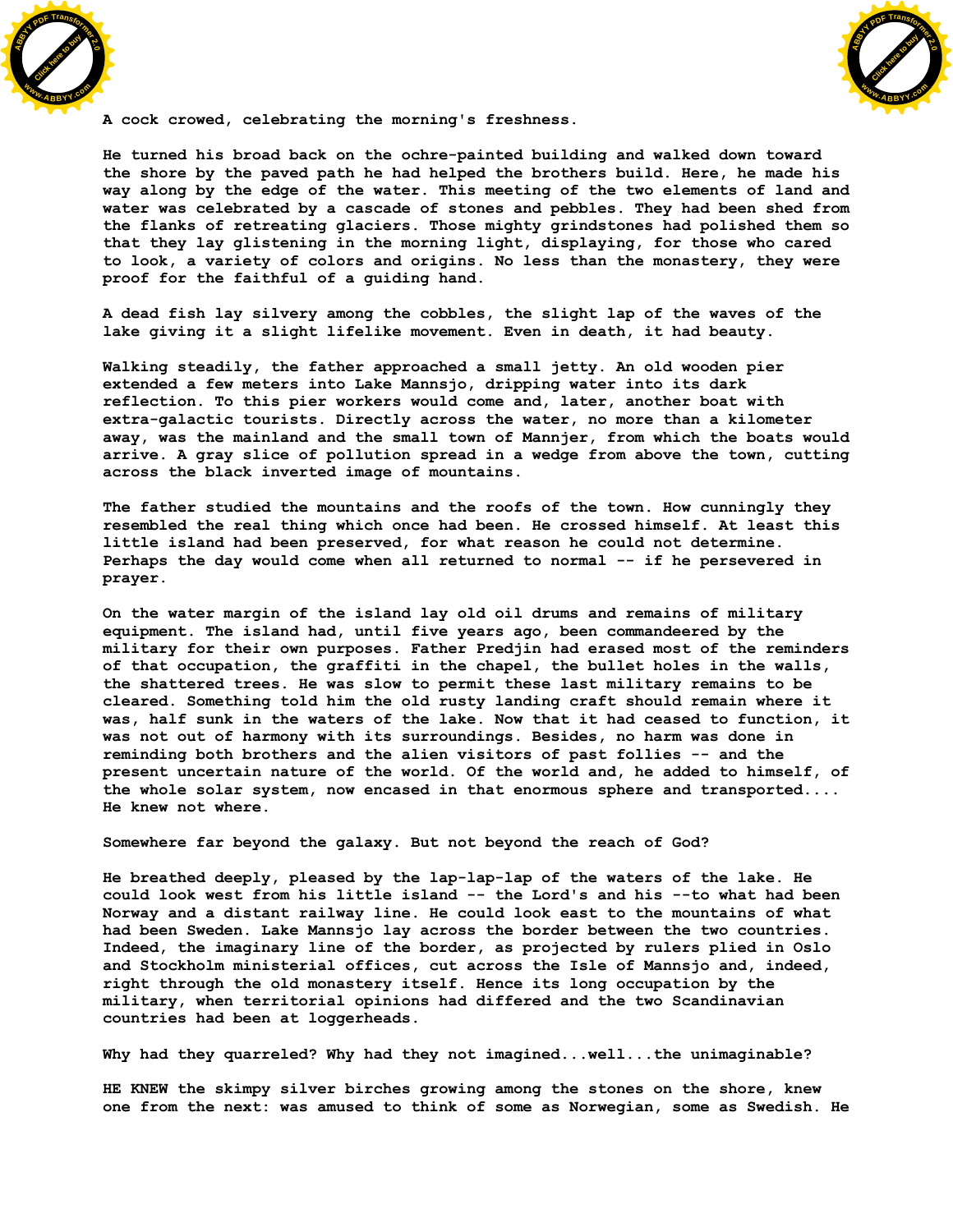



**touched them as he went by. The mist-moistened papery bark was pleasing to his hand.**

**Now that the military had left, the only invaders of Mannsjo were those tourists. Father Predjin had to pretend to encourage their visits. A small boat brought them over, a boat which left Mannjer on the mainland promptly every summer morning, five days a week, and permitted the beings two hours ashore. In that time, the tourists were free to wander or pretend to worship. And the novices, selling them food and drink and crucifixes, made a little money to help with the restoration fund.**

**The father watched the boat coming across the water and the grotesque horse-like beings slowly taking on human shape and affecting human clothing.**

**August was fading from the calendar. Soon there would be no more tourists. Mannsjo was less than five degrees south of the Arctic Circle. No tourists came in the long dark winter. They copied everything that had once been, including behavior.**

**"I shall not miss them," said the father, under his breath, looking toward the distant shore. "We shall work through the winter as if nothing has happened." He recognized that he would miss women visitors especially. Although he had taken the vow of chastity many years previously, God still permitted him to rejoice at the sight of young women, their flowing hair, their figures, their long legs, the sound of their voices. Not one of the order-- not even pretty young novice Sankal -- could match the qualities of women. Antelope qualities. But of course an illusion; in reality there were seven black ungainly limbs behind every deceiving pair of neat legs.**

**The beings entered his mind. He knew it. Sometimes he sensed them there, like mice behind the paneling of his room.**

**He turned his face toward the east, closing his eyes to drink in the light. His countenance was lean and tanned. It was the face of a serious man who liked to laugh. His eyes were generally a gray-blue, and the scrutiny he turned on his fellow men was enquiring but friendly: perhaps more enquiring than open: like shelves of books in a library, whose spines promise much but reveal little of their contents. It had been said by those with whom Father Predjin had negotiated for the purchase of the island that he confided in no one, probably not even his God.**

**His black hair, as yet no more than flecked by gray, was cut in pudding basin fashion. He was clean-shaven. About his lips played a sort of genial determination; his general demeanor also suggested determination. In his unself-conscious way, Erik Predjin did not realize how greatly his good looks had eased his way through life, rendering that determination less frequently exercised than would otherwise have been the case.**

**He thought of a woman's face he had once known, asking himself, Why were not men happier? Had not men and women been set on Earth to make one another happy? Was it because humanity had failed in some dramatic way that this extraordinary swarm of beings had descended, to wipe out almost everything once regarded as permanent?**

**How is it that the world was so full of sin that it was necessary to destroy it? Now those who sequestered themselves on Mannsjo would continue to do Him reverence. Attempt in their frailty to do Him reverence. To save the world and**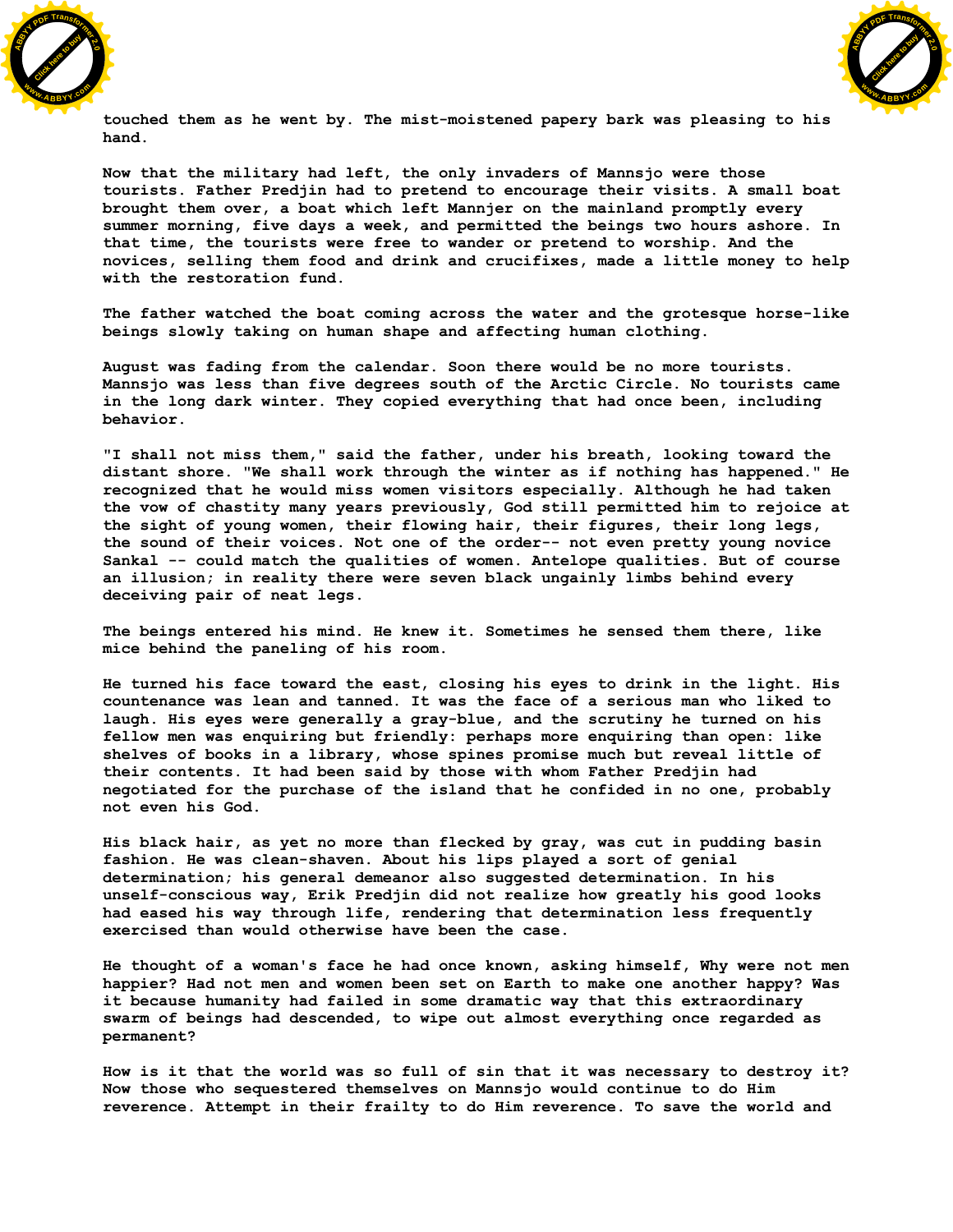



**restore it to what once it was, and make it whole and happy again. "Without sin."**

**Cobbles crunched under his sandals. Hugging his body against the cold, he turned away from the water, up another path which climbed round a giant boulder. Here in a sheltered dell, hens clucked. Here were gardens where the Order grew vegetables -- potatoes especially -- and herbs, and kept bees. All barely enough to sustain the company, but the Al mighty approved of frugality. As the father walked among them, casting an expert gaze over the crops, the monastery bell started to toll. Without quickening his pace, he went on, under the apple trees, to his newly repaired church.**

**He said aloud as he went, clasping his hands together, "Thank you, O Lord, for another of your wonderful days through which we may live. And bless my fellow workers, that they also may taste your joy."**

**After the morning prayers came breakfast. Homemade bread, fish fresh from the lake, well water. Enough to fill the belly.**

**Shortly after ten in the morning, Father Predjin and two of the brothers went down to the quay to meet the morning boat bringing the workers from Mannjer. The workers were voluntary labor. They appeared to include not only Scandinavians but men, .mainly young, from other parts of Europe, together with a Japanese who had come to visit Mannsjo as a tourist two years ago and had stayed. While he was awaiting novitiate status, he lodged in Mannjer with a crippled woman.**

**Oh, they all had their stories. But he had seen them from his window, when they thought no one was looking, revert into that lumpish shape with those great trailing hands, seven-fingered, gray in color.**

**This was the father's secret: since he knew that these beings were asymmetrical, and not symmetrical, or nearly so, as were human beings, he understood that God had turned his countenance from them. In consequence, they were evil.**

**The monks welcomed the fake workers and blessed them. They were then directed to the tasks of the day. Few needed much instruction. Plasterers, carpenters, and stone masons carried on as previously.**

**Should I allow such alien and god-hating beings to participate in the construction of God's edifice.\* Will He curse us all for permitting this error?**

**Now a little urgency was added to the workers' usual businesslike manner; winter was coming. Over the drum of the main dome an almost flat tiled roof was being installed, closing it against the elements. There was no money at present for a copper-clad dome it was hoped for, provided funds were forthcoming.**

**When the father had seen that all were employed, he returned to the main building and climbed a twisting stair to his office on the third floor It was a narrow room, lit by two round windows and furnished with little more than an old worm-eaten desk and a couple of rickety chairs. A Crucifix hung on the whitewashed wall behind the desk.**

**One of the novices came up to talk to Father Predjin about the question of heating in the winter. The problem arose every year at this time. As usual it remained unresolved.**

**Immediately next came Sankal. He must have been waiting on the stairs outside**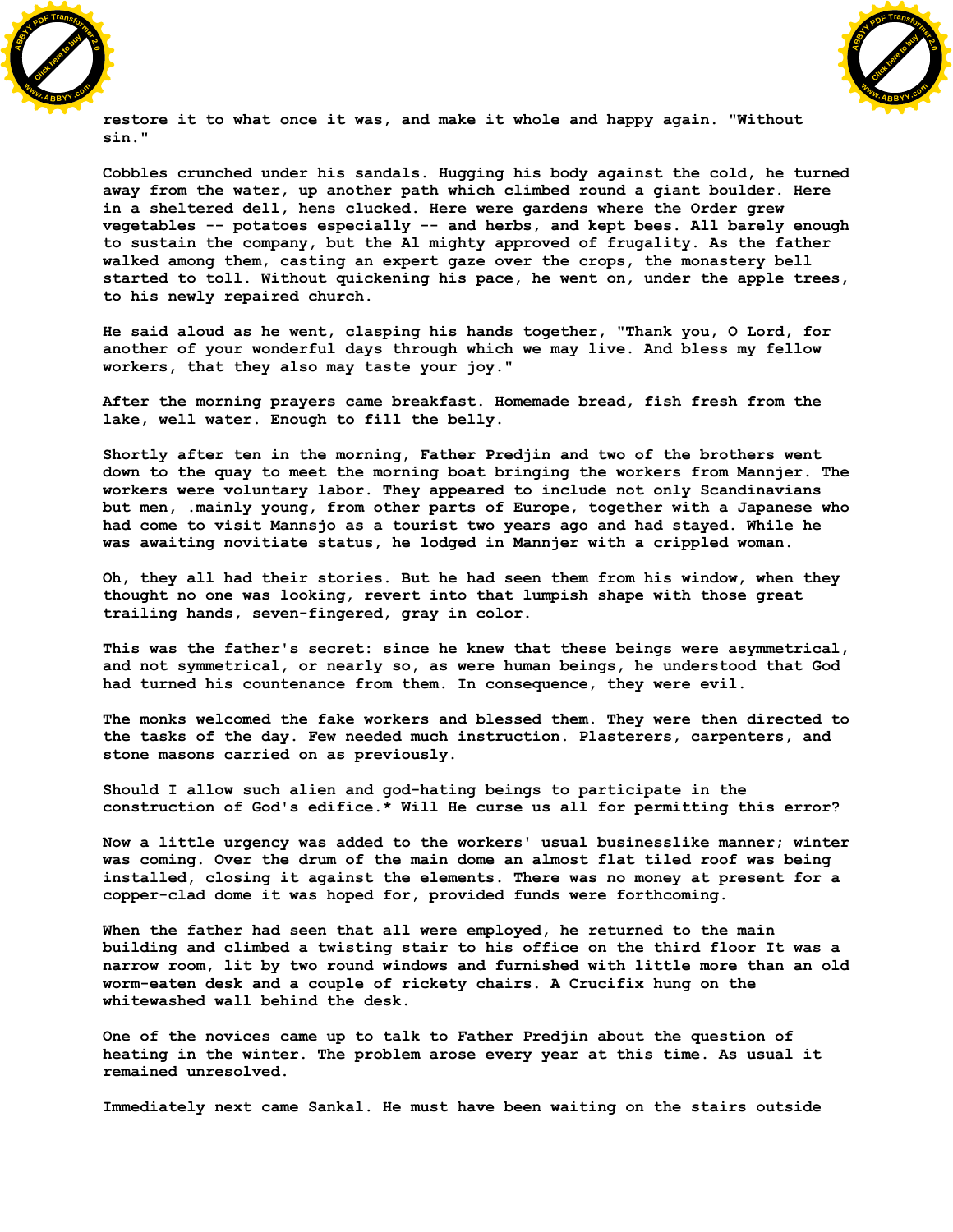



**the door.**

**His Father gestured to him to take a seat, but the young man preferred to stand.**

**Sankal stood twisting his hands about his rough-woven habit, shy as ever but with the air of a young man who has something important to say and looks only for an opening.**

**"You wish to leave the order?" Father Predjin said, laughing to show he was joking and merely offering the chance for a response.**

**Julius Sankal was a pale and pretty youth with down on his upper lip. Like many of the other novices in Mannsjo, he had been given refuge by Predjin because the rest of the globe was disappearing.**

**In those days, Predjin had stood by his church and looked up at the night sky, to see the stars disappear as the sphere encased them bit by bit. And, as surely, the world was disappearing, bit by bit, to be replaced by a cheap replica -- perhaps a replica without mass, to facilitate transport. Such things could only be speculated upon, with a burdened sense of one's ignorance and fear.**

**Sankal had arrived at Mannjer in the snow. And later had stolen a boat in order to cross to the island, to throw himself on the mercy of the ruinous monastery, and of its master. Now he had the job of baking the monastery's bread.**

**"Perhaps it is necessary I leave," the youth said. He stood with downcast eyes. Father Predjin waited, hands resting, lightly clasped, on the scarred top of his desk. "You see...I cannot explain. I am come to a wrong belief, father. Very much have I prayed, but I am come to a wrong belief."**

**"As you are aware, Julius, you are permitted to hold any one of a number of religious beliefs here. The first important thing is to believe in a God, until you come to see the true God. Thus we light a tiny light in a world utterly lost and full of darkness. If you leave you go into a damned world of illusion."**

**The sound of hammering echoed from above them. New beams were going into the roof of the apse.**

**The noise almost drowned Sankal's response, which came quietly but firmly.**

**"Father, I am shy person, you know it. Yet am I at maturity. Always have many inward thoughts. Now those thoughts move like a stream to this wrong belief." He hung his head.**

**Predjin stood, so that he dominated the youth. His expression was grave and sympathetic. "Look at me, son, and do not be ashamed. All our lives are filled with such hammering as we hear now. It is the sound of an enormous material world breaking in on us. We must not heed it. This wrong belief must make you miserable."**

**"Father, I have respects for your theology. But maybe what is wrong belief is right for me. No, I mean...Is hard to say it. To arrive at a clear belief - it's good, is it? -- even if the belief is wrong. Then maybe is not wrong after all. Is instead good."**

**With the merest hint of impatience, Father Predjin said, "I don't understand**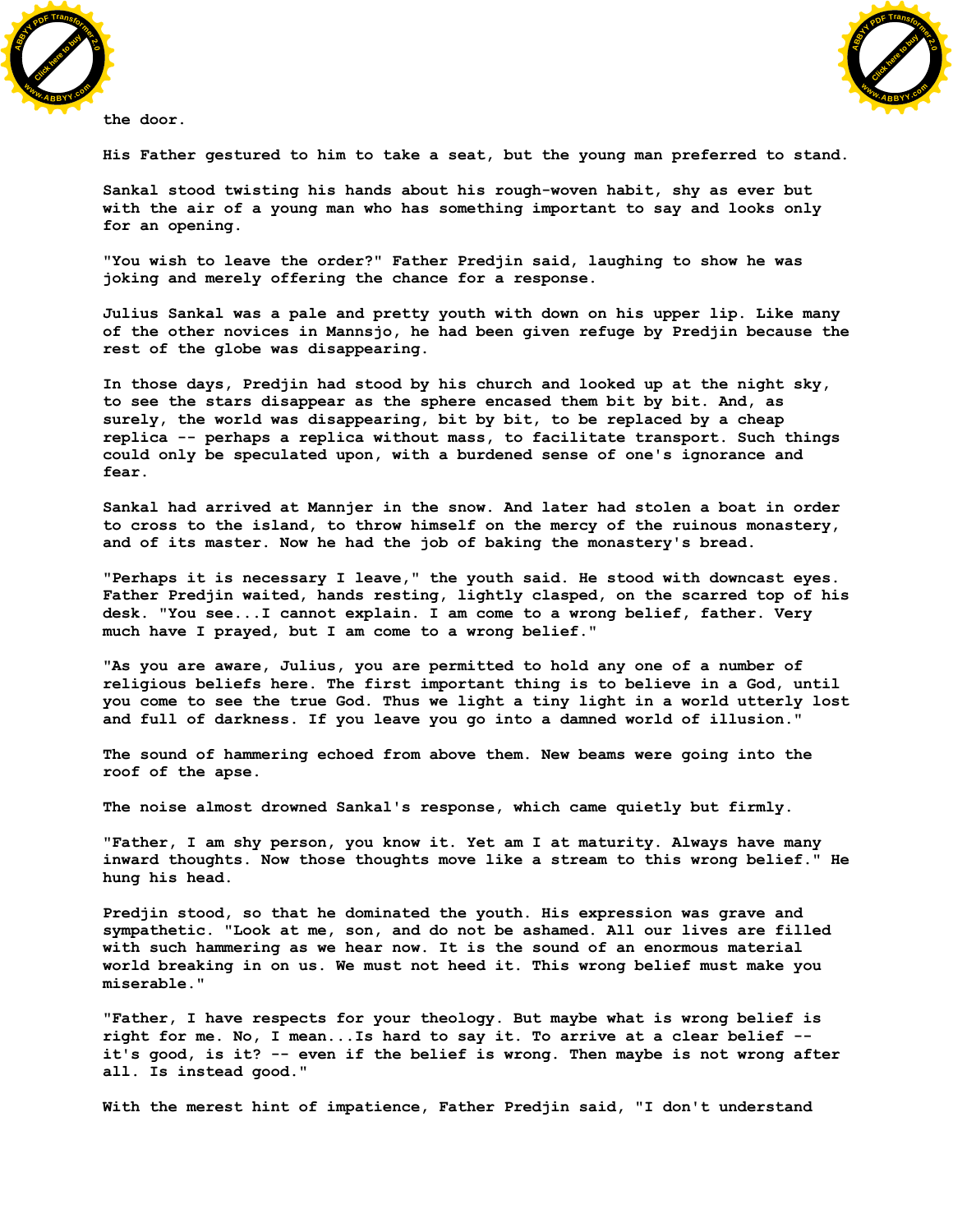



**your reasoning, Julius. Can we not pull out this wrong belief from your mind, like a rotten tooth?"**

**Sankal looked up at his mentor defiantly. He showed clenched fists, white-knuckled above the desk.**

**"My belief is that this island has not been maked -- made by God. It also is an illusion, made by God's terrible Adversary."**

**"That's nothing more than non-belief."**

**It came out defiantly: "No, no. I believe the Evil Ones made our place where we live. Our goodness itself is an illusion. I have proof it is so."**

**Thinking deeply before he replied, Father Predjin said, "Let us suppose for an instant that we are living on an island made by these frightful beings who now possess the solar system, so that all is illusion. But yet Goodness is not an illusion. Goodness is never an illusion, wherever found. Evil is the illusion..."**

**Even as he spoke, he imagined he saw something furtive and evil in the eyes of the youth standing before him.**

**Father Predjin studied Sankal carefully before asking, "And have you come suddenly to your conclusion?"**

**"Yes. No. I realize I have always felt like this way. I just did not know it. I've always been running, have I? Only coming here -- well, you gave me time for thinking. I realize the world is evil, and it gets worse. Because the Devil rules it. We always spoke of the devil in our family. Well, now he has come in this horse-like shape to overwhelm us."**

**"What is this proof you speak of?"**

**Sankal jumped up, to face the father angrily. "It's in me, in the scars on my mind and on my body since I am a boy. The Devil does not have to knock to come in. He is inside already."**

**After a pause, the father sat down again, and crossed himself. He said, "You must be very unhappy to believe such a thing. That is not belief as we understand it, but sickness. Sit down, Julius, and let me tell you something. For if you seriously believe what you say, then you must leave us. Your home will be in the world of illusion."**

**"I know that." The youth looked defiant, but seated himself on the rickety chair. The hammering above continued.**

**"I was just discussing with someone how we were going to keep warm in the coming winter," the father said, conversationally. "When first I arrived on the island with two companions, we managed somehow to survive the long winter. This building was then in a terrible condition, with half the roof missing. We had no electricity and could not have afforded it had it been available.**

**"We burnt logs, which we chopped from fallen trees. Mannsjo was then more wooded than now it is. We lived virtually in two rooms on the ground floor. We lived off fish and little else. Occasionally, the kind people of Mannjer would skate across the ice to bring us warm clothes, bread, and aquavit. Otherwise, we**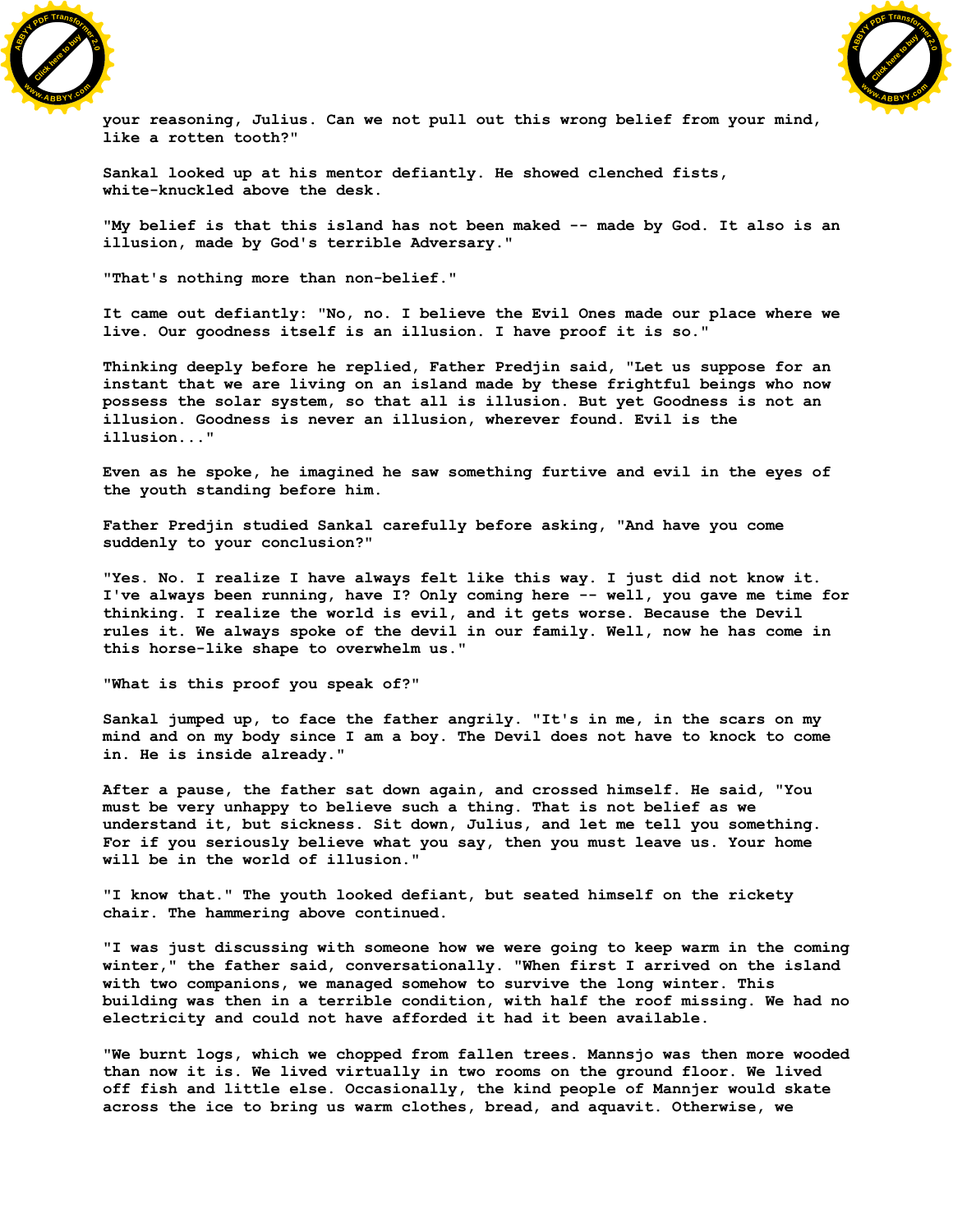



**prayed and we worked and we fasted.**

**"Those were happy days. God was with us. He rejoices in scarcity.**

**"As the years have passed, we have become more sophisticated. At first we made do with candles. Then with oil lamps and oil heaters. We are now reconnected to the electricity supply from Mannjer. Somehow it still works. Now we have to prepare for a longer darker winter, the winter of Unbelief."**

**"I do not understand what you hope for," Sankal said. "This little piece of the past is lost somewhere outside the galaxy, where God--where your God has never been heard of."**

**"They hear of him now. "The priest spoke very firmly. "The so-called tourists hear of him. The so-called workers labor on his behalf. As long as the evil does not enter into us, we do the Lord's work, wherever in the universe we happen to be."**

**Sankal gave a shrug. He looked over one shoulder. "The Devil can get to you, because he owns all -- every things in the world he made."**

**"You will make yourself ill believing that. Such beliefs were once held by the Cathars and Bogomils. They perished. What I am trying to tell you is that it is easy to mistake the danger we are in -- the more than mortal danger -- for the work of the Devil. There is no Devil. There is merely a desertion of God, which in itself is extremely painful in many spiritual ways. You are missing God's peace."**

**From under his brows, Sankal shot Predjin a look of mischievous hatred. "I certainly am! So I wish to leave."**

**The hammering above them ceased. They heard the footsteps of the workers overhead.**

**Father Predjin cleared his throat. "Julius, there is evil in men, in all of us, yes."**

**Sankal's shouted interruption: "And in the horse-devils who did such a thing in the world!"**

**The priest flinched but continued. "We must regard what has happened to be part of God's strategy of free will. We can still choose between good and evil. We have the gift of life, however hard that life may be, and in it we must choose. If you go from here, you cannot come back."**

**They looked at each other across the wormy old desk. Outside, beyond the round windows, a watery sun had risen from behind the eastern mountains.**

**"I want you to stay and help us in the struggle, Julian," the father said. "For your sake. We can get another baker. Another soul is a different matter."**

**Again Sankal gave a cunning look askance.**

**"Are you afraid my hideous belief will spread among the other people in the monastery?"**

**"Oh yes," said Father Predjin. "Yes, I am. Leprosy is contagious."**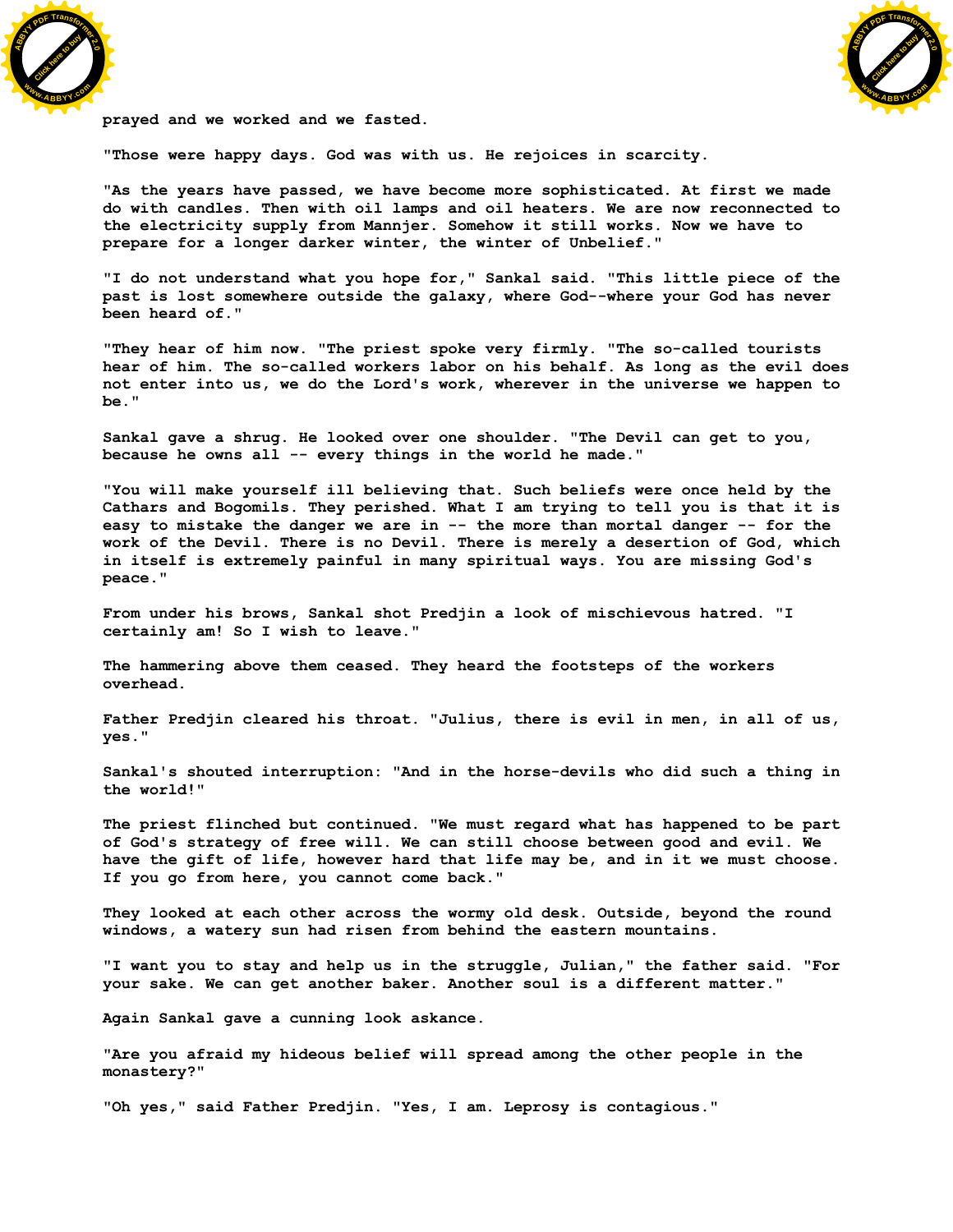



**WHEN THE YOUTH had left, almost before his footsteps had faded from the winding wooden stair, Father Predjin hitched up his cassock and planted his knees on the worn boards of the floor. He clasped his hands together. He bowed his head.**

**Now there was no sound, the workmen having finished their hammering except for a tiny flutter such as a heart might make; a butterfly flew against a window pane, unable to comprehend what held it back from freedom.**

**The father repeated a prayer mantra until his consciousness stilled and sank away into the depths of a greater mind. His lips ceased to move. Gradually, the scripts appeared, curling, uncurling, twisting about themselves in a three dimensional Sanskrit. There was about this lettering a sense of benediction, as if the messages they conveyed were ones of good will; but in no way could the messages be interpreted, unless they were themselves the message, saying that life is a gift and an obligation, but containing a further meaning which must remain forever elusive.**

**The scripts were in a color, as they writhed and elaborated themselves, like gold, and often appeared indistinct against a sandy background.**

**With cerebral activity almost dormant, there was no way in which intelligence could be focused on any kind of interpretation. Nor could a finite judgment be arrived at. Labyrinthine changes taking place continually would have defied such attempts. For the scripts turned on themselves like snakes, now forming a kind of tugra upon the vellum of neural vacancy. Ascenders rose upward, creating panels across which tails wavered back and forth, creating within them polychrome branches or tuft-like abstractions from twigs of amaranth.**

**The elaboration continued. Color increased. Large loops created a complex motorway of lettering and filled themselves with two contrasting arrangements of superimposed spiral scrolls in lapis blue with carmine accents. The entanglement spread, orderly in its growth and replication.**

**Now the entire design, which seemed to stretch infinitely, was either receding or pressing closer, transforming into a musical noise. That noise became more random, more like the flutter of wings against glass. As the scripts faded, as consciousness became a slowly inflowing tide, the fluttering took on a more sinister tone.**

**Soon -- intolerably soon -- breaking the mood of transcendent calm the fluttering was a thundering of inscrutable nature. It was like a sound of hooves, as though a large animal was attempting clumsily to mount impossible stairs. Blundering -- but brutishly set upon success.**

**Father Predjin came to himself. Time had passed. Cloud obscured the sky in the pupil-less eye of the round window. The butterfly lay exhausted on the sill. Still the infernal noise continued. It was as if a stallion was endeavoring to climb the wooden twisting stair from below.**

**He rose to his feet. "Sankal?" he asked, in a whisper.**

**The father ran to the door and set his back against it, clenching the skin of his cheeks back in terror, exposing his two rows of teeth.**

**Sweat burst like tears from his brow.**